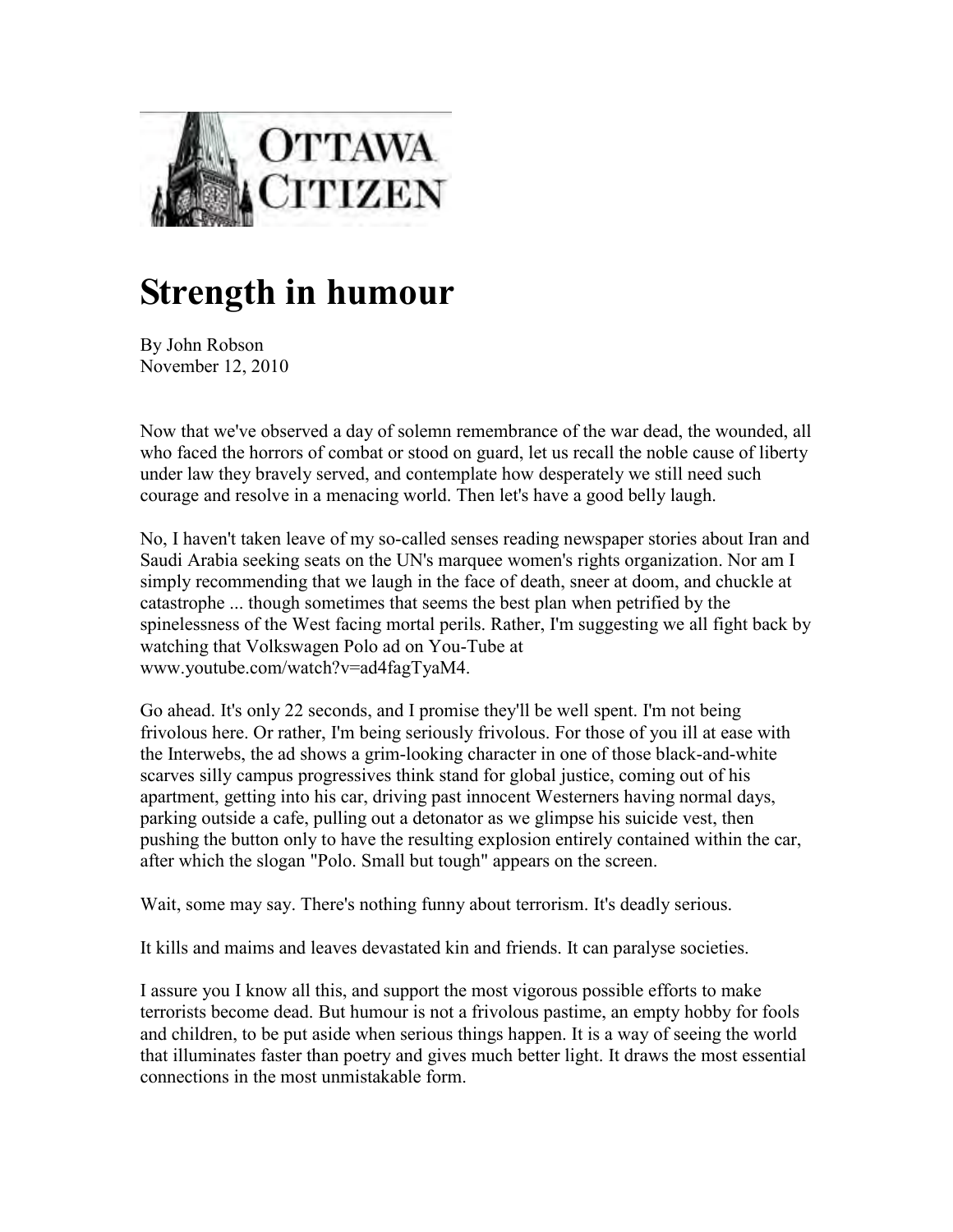Laughter is the most potent political weapon in a democracy because once people see what is funny about a candidate or office-holder, that person's career is finished ... unless he or she sees it too.

Ronald Reagan, for instance, drove many people mad because he was not only seriously right-wing, he told better Ronald Reagan jokes than almost anyone else, like confessing during a crisis to "burning the mid-day oil".

Because he got the jokes about his supposed laziness, and enjoyed them, people knew he understood his failings and was on some sort of guard against them.

Contrast Jimmy Carter, dour, petulant failed president and post-presidential embarrassment.

Now consider Islamist terrorists of the sort plainly lampooned by Volkswagen to sell cars.

Their attitude was perfectly captured by Ayatollah Khomeini's dictum "There is no humour in Islam"; which I consider not merely blasphemy but a serious political weakness. Islamists might snicker at our agonies but they cannot really laugh at us because they do not understand us. And they absolutely cannot laugh at themselves because they do not understand themselves either. They are blinded by hatred and we can see.

Communist regimes had the same problem, by the way. The Soviet system generated endless subversive jokes, but its official pronouncements were not just humourless in their critique of the West, they were entirely unaware of their own chronic tone of selfparody that made them instantly, memorably and indelibly unbelievable to all but malevolent halfwits.

I repeat: I know that terrorists kill and maim and traumatize and bereave. But I also know they are for the most part stunningly inept.

Be glad those who hate us are so stupid they fail to overwhelm our often pitifully feeble security measures.

And rejoice, also, that in a free society a grave national security blunder triggers not just sombrely indignant prose but editorial cartoons, comedians' rants and YouTube videos that make us laugh because they are so true, and show us what is wrong and how to fix it.

Islamists never do that. If you haven't seen it, go online, find Patrick Henry's It's in the Koran; song spoofing radical Islamist haters, and consider whether, despite everything, we will triumph because we can write this sort of song and they cannot.

Now think again of the war dead, the solemn Vimy monument, those cemeteries in Normandy, Ottawa's tomb of the unknown soldier.